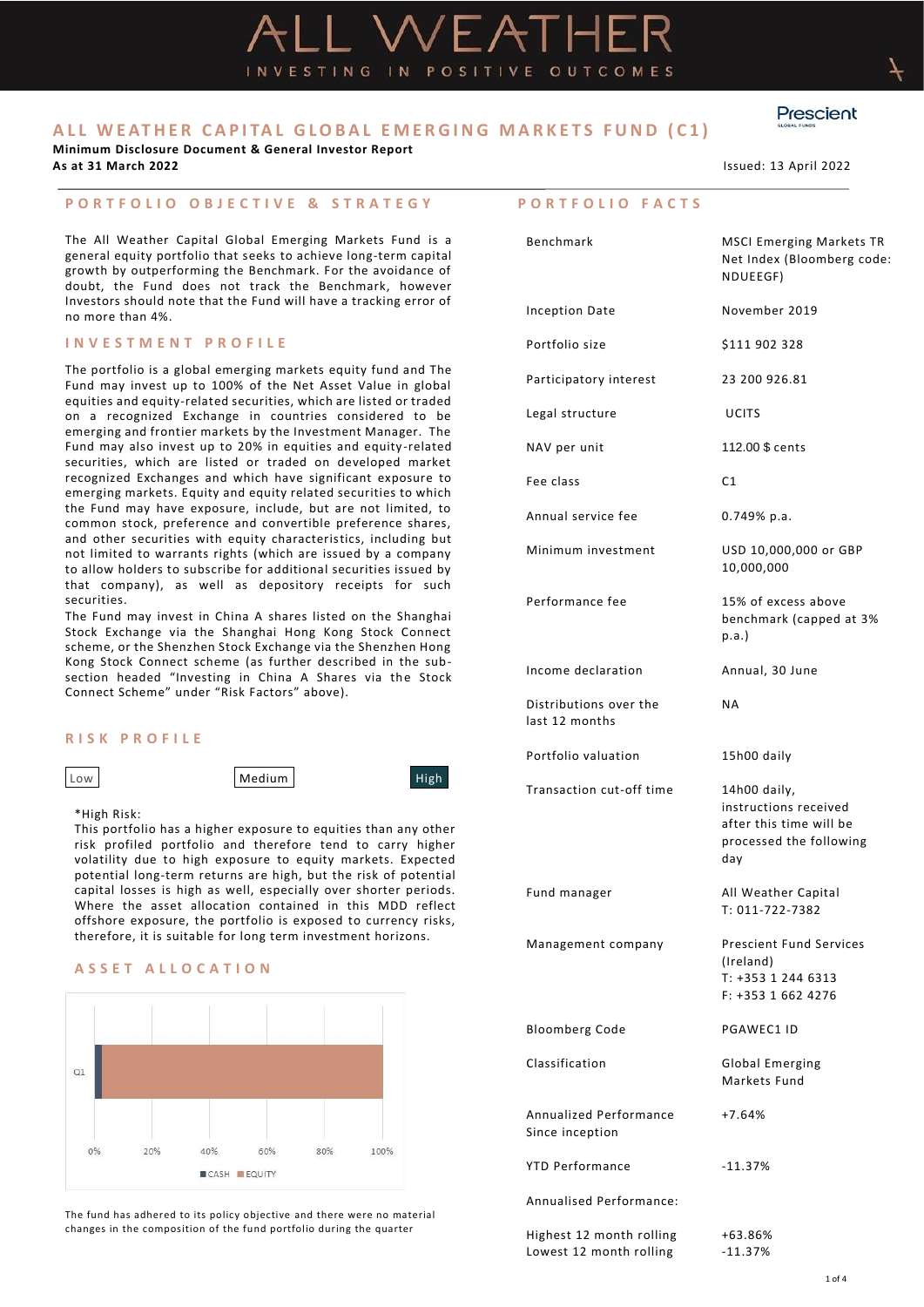**Minimum Disclosure Document & General Investor Report**

**As at 31 March 2022** Issued: 13 April 2022

Prescient

# **P E R F O R M A N C E I N F O R M A T I O N**

## **F u n d v s . O b j e c t i v e**

**Fund vs. Objective**



INVESTING IN POSITIVE OUTCOMES

ALL WEATHER GLOBAL EMERGING MARKET FUND MSCI Emerging Markets Index

| Net Monthly Performance Since Inception*                                                                                                                                                              |          |          |           |       |       |          |          |          |          |       |          |       |           |
|-------------------------------------------------------------------------------------------------------------------------------------------------------------------------------------------------------|----------|----------|-----------|-------|-------|----------|----------|----------|----------|-------|----------|-------|-----------|
|                                                                                                                                                                                                       | Jan      | Feb      | Mar       | Apr   | Mav   | Jun      | Jul      | Aug      | Sep      | Oct   | Nov      | Dec   | YTD       |
| 2019                                                                                                                                                                                                  |          |          |           |       |       |          |          |          |          |       | 0.42%    | 6.94% |           |
| 2020                                                                                                                                                                                                  | $-2.28%$ | $-5.41%$ | $-16.45%$ | 6.74% | 2.22% | 9.71%    | 11.37%   | 0.83%    | $-1.18%$ | 2.69% | 8.19%    | 8.11% | 23.22%    |
| 2021                                                                                                                                                                                                  | 3.37%    | 2.38%    | $-2.97%$  | 2.60% | 1.17% | $-3.07%$ | $-7.50%$ | $-0.07%$ | $-6.55%$ | 4.10% | $-4.91%$ | 0.31% | $-11.37%$ |
| 2022                                                                                                                                                                                                  | 0.60%    | $-2.65%$ | $-1.75%$  |       |       |          |          |          |          |       |          |       | $-3.78%$  |
| The aranh above reflects the actual cumulative percentage performance of the portfolio and notional performance of the benchmark based on a lumn sum contribution on the launch date of the portfolio |          |          |           |       |       |          |          |          |          |       |          |       |           |

The graph above reflects the actual cumulative percentage performance of the portfolio and notional performance of the benchmark, based on a lump sum contribution on the launch date of the portfolio.<br>Performance is shown n

## **Performance Calculations**

The performance calculated and shown is that of the portfolio. Individual investor performances may differ as a result of in itial fees (if applicable), the actual investment date, the date of reinvestment and dividend withholding tax. Where periods of lon ger than one year are used in calculating past performance, certain figures may be annualised. Annualisation is the conversion of a rate of any length of time into a rate that is reflected on an annual basis.

#### **Total expense ratio – FSCA requirement:**

One year, as at financial year-end, as per Board Notice 92 of 2014

| Period<br>(annualised) | 01 July 2020                                                                                                                                                                                                                   | to                               | 30 June 2021                                                                                  |  |  |
|------------------------|--------------------------------------------------------------------------------------------------------------------------------------------------------------------------------------------------------------------------------|----------------------------------|-----------------------------------------------------------------------------------------------|--|--|
| <b>Distributing</b>    | <b>Total Expense Ratio</b><br>(TER)                                                                                                                                                                                            | <b>Transaction Costs</b><br>(TC) | <b>Total Investment Charges</b><br>$(TER + TC)$                                               |  |  |
|                        | 0.55%                                                                                                                                                                                                                          | 0.21%                            | 0.76%                                                                                         |  |  |
|                        | of the value of the fund was incurred as<br>of the value of the fund was incurred as costs relating to<br>expenses relating to the administration<br>the buying and selling of the assets underlying the fund.<br>of the fund. |                                  | of the value of the fund was<br>incurred as costs relating to the<br>investments of the fund. |  |  |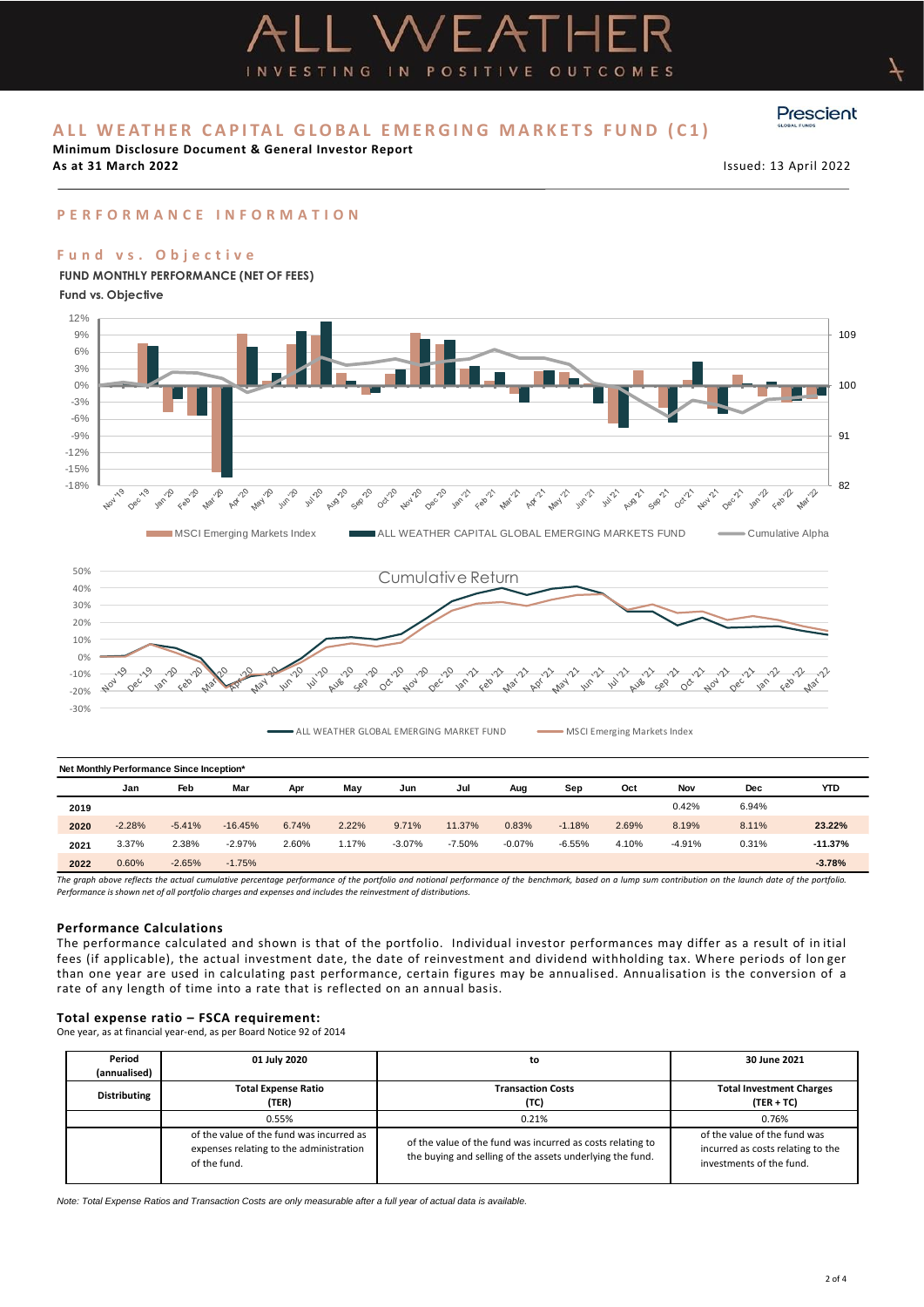**Minimum Disclosure Document & General Investor Report As at 31 March 2022** Issued: 13 April 2022

Prescient

## **I N F O R T M A T I O N A N D D I S C L O S U R E**

Collective Investment Schemes in Securities (CIS) should be considered as medium to long-term investments. The value may go up as well as down and past performance is not necessarily a guide to future performance. CIS's are traded at the ruling price and can engage in scrip lending and borrowing. The collective investment scheme may borrow up to 10% of the market value of the portfolio to bridge insufficient liquidity. A schedule of fees, charges and maximum commissions is available on request from the Manager. There is no guarantee in respect of capital or returns in a portfolio. A CIS may be closed to new investors in order for it to be managed more efficiently in accordance with its mandate. CIS prices are calculated on a net asset basis, which is the total value of all the assets in the portfolio including any income accruals and less any permissible deductions (brokerage, STT, VAT, auditor's fees, bank charges, trustee and custodian fees and the annual management fee) from the portfolio divided by the number of participatory interests (units) in issue. Forward pricing is used. The Fund's Total Expense Ratio (TER) reflects the percentage of the average Net Asset Value (NAV) of the portfolio that was incurred as charges, levies and fees related to the management of the portfolio. A higher TER does not necessarily imply a poor return, nor does a low TER imply a good return. The current TER cannot be regarded as an indication of future TER's. During the phase in period TER's do not include information gathered over a full year. Transaction Costs (TC) is the percentage of the value of the Fund incurred as costs relating to the buying and selling of the Fund's underlying assets. Transaction costs are a necessary cost in administering the Fund and impacts Fund returns. It should not be considered in isolation as returns may be impacted by many other factors over time including market returns, the type of Fund, investment decisions of the investment manager and the TER.

L WEATHE

INVESTING IN POSITIVE OUTCOMES

Where foreign securities are included in a portfolio there may be potential constraints on liquidity and the repatriation of funds, macroeconomic risks, political risks, foreign exchange risks, tax risks, settlement risks; and potential limitations on the availability of market information. The investor acknowledges the inherent risk associated with the selected investments and that there are no guarantees. Please note that all documents, notifications of deposit, investment, redemption and switch applications must be received by Prescient by or before 14:00 (Ireland), to be transacted at the net asset value price for that day. Where all required documentation is not received before the stated cut off time Prescient shall not be obliged to transact at the net asset value price as agreed to. Funds are priced at either 3pm or 5pm depending on the nature of the Fund.

Performance has been calculated using net NAV to NAV numbers with income reinvested. The performance for each period shown reflects the return for investors who have been fully invested for that period. Individual investor performance may differ as a result of initial fees, the actual investment date, the date of reinvestments and dividend withholding tax. Full performance calculations are available from the manager on request.

For any additional information such as fund prices, brochures and application forms please go to **[www.prescient.ie](http://www.prescient.ie/)**.

#### **Prices**

The latest prices are made available on our websit[e www.allweather.co.za.](http://www.allweather.co.za/) 

#### **Performance fees**

The Fund charges a base and performance fee. Performance fees are payable on outperformance of the benchmark using a participation rate of 15%. A permanent high watermark is applied, which ensure that performance fees will only be charged on new performance. There is no cap on the performance fee.

#### **Performance returns**

**Annualised performance**: Annualised performance shows longer term performance rescaled to a 1-year period. Annualised performance is the average return per year over the period. Actual annual figures are available to the investor on request.

**Highest & Lowest return:** The highest and lowest returns for any 1 year over the period since inception have been shown.

**NAV**: The net asset value represents the assets of a Fund less its liabilities.

**Alpha**: Denoted the outperformance of the fund over the benchmark.

**Sharpe Ratio**: The Sharpe ratio is used to indicate the excess return the portfolio delivers over the risk free rate per unit of risk adopted by the fund.

**Standard Deviation**: The deviation of the return stream relative to its own average.

**Max Drawdown**: The maximum peak to trough loss suffered by the Fund since inception.

**Max Gain**: Largest increase in any single month

**% Positive Month**: The percentage of months since inception where the Fund has delivered positive return.

**Average Duration**: The weighted average duration of all the underlying interest bearing instruments in the Fund.

**Average Credit quality**: The weighted average credit quality of all the underlying interest bearing instruments in the Fund (internally calculated).

**Dividend Yield**: The weighted average dividend yield of all the underlying equity in the Fund. The dividend yield of each company is the dividends per share divided by the price. **PE Ratio**: The weighted average price earnings ratio of all the underlying equity in the Fund. . The price earnings ratio of each company is the price divided by the earnings per share.

**High Water Mark**: The highest level of performance achieved over a specified period

#### **Valuations and transaction cut-off times**

The portfolio is valued daily at 14h00. The Pricing Date is the daily. The daily cut-off for receipt of instructions is 14h00. No instruction will be processed unless all requirements have been met and supporting documentation has been provided. Instructions received before the cut-off will be processed the same day and will receive the same day's price. Instructions received after cut-off will be processed the next business day. Redemptions are paid out within five business days.

#### **Additional information**

For additional information on the portfolio, refer to the following documents, available on our websit[e www.allweather.co.za,](http://www.allweather.co.za/) from your financial adviser, or on request from the Manager, free of charge.

• Application forms

- Annual report
- Fee schedule
- Performance fee FAQ
- Quarterly General Investor Report

### **Closure of the portfolio**

The manager has the right to close certain portfolios to new investors, in order to manage them more efficiently, in accordance with their mandates.

## **Contact Details**

**Trustee/ Depository:**

Northern Trust Fiduciary Services (Ireland) Limited. Physical address: Georges Court,54-62 Townsend Street, Dublin 2, Ireland Telephone number: +353 1542 2000 Website: [www.northerntrust.com](http://www.northerntrust.com/)